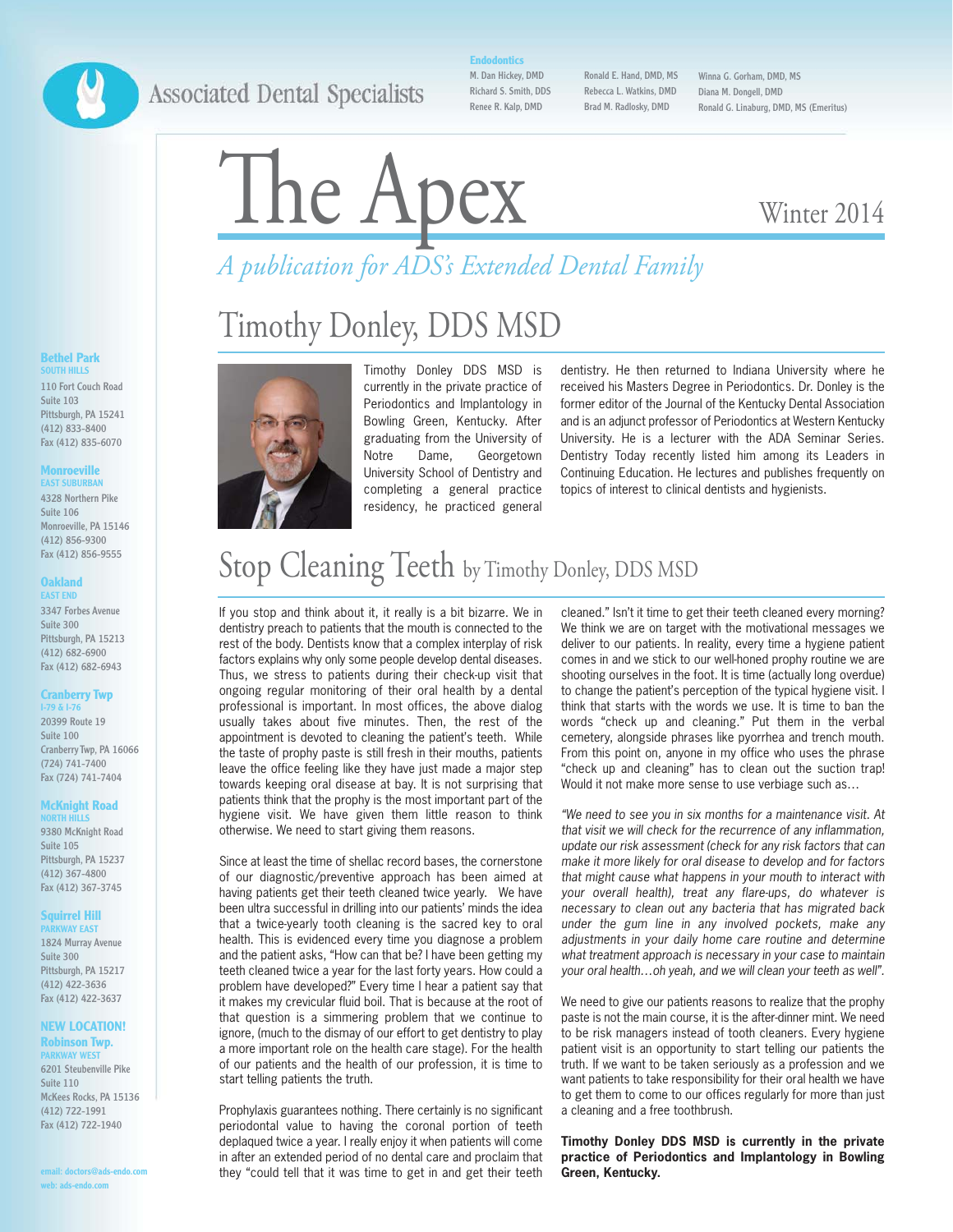### Past and Upcoming Seminar Sedation In The Office: Is this an Option For Your Practice

There seems to be more patients who require or are requesting sedation to have dental work performed. **Robert T. Lindner, DMD, PSOMS and R. John Brewer, NREMT-P**, presented an ADS continuing education seminar for 3 CE credits on **Thursday, November 21, 2013** at the Pittsburgh International Airport Embassy Suites entitled **Sedation In The Office: Is This An Option For Your Practice.** Dr. Robert Lindner is the Director of the In Office Anesthesia Evaluations for the State of Pennsylvania. Dr. Lindner is an Oral and Maxillofacial Surgeon. He graduated from the University of Pittsburgh School of Dental Medicine in 1965. After a rotating dental internship at Mount Sinai Hospital in Miami Beach, Florida, and two years in the U.S. Army Dental Corps, he spent the next three years as an Oral Surgery resident at Montefiore Hospital in Pittsburgh, PA. He now resides in Pittsburgh, PA. Dr. Lindner is the past president of the Western PA Society of OMS; past president of the PSOMS and a Trustee of District II of the AAOMS. He is a Life Member of the AAOMS and the ADA. He is a Fellow of the American College of Dentists.

Mr. Brewer is a career paramedic with 30 plus years experience working in urban/suburban areas just south of Pittsburgh, PA. Mr. Brewer has worked

extensively with the dental community over the past 12 years. He teaches more than 300 courses annually in BLS, ACLS and PALS. These courses are presented to individual offices, for dental societies, PSOMS, University of Pittsburgh School of Dental Medicine and Henry Schein. Mr. Brewer, in conjunction with Dental Education Inc., conducts medical emergency courses, assists with helping offices purchase and organize emergency equipment, and lectures throughout Pennsylvania, West Virginia, Ohio and New Jersey.

**Our next scheduled program, a 6 CE credit continuing education seminar entitled, Building Your Practice Through Endodontics: "Seeing Through New Eyes," co-sponsored by: Associated Dental Specialists and The Pittsburgh Academy of Dentistry will be offered at the University Club, University of Pittsburgh in Oakland from 8:30 am – 4:30 pm on Monday, March 24, 2014.** This seminar will teach you the principles and skills of essential endodontic Cleaning, Shaping and Obturation mechanics. You will discover an endodontic world of mastery, control, efficiency, productivity and fun!

## ADS Participated in the Speakers' Presentations for the 2013 Three Rivers Dental Meeting!

Associated Dental Specialists participated in the 2013 Three Rivers Dental Meeting held at the Seven Springs Mountain Resort on Friday and Saturday October 4 and 5, 2013. Two of our staff members were invited as guest speakers at the Three Rivers Dental Meeting sponsored by the Dental Society of Western Pennsylvania (DSWP).



**Winna G. Gorham, DMD, MS**, presented a 2 credit program entitled, **"Stem Cells and Regenerative Endodontics."** This seminar reviewed the biological basis for regenerative endodontics, the procedures currently being used clinically, and a discussion of the relevant literature in tissue engineering and stem cells. Dr. Gorham discussed how endodontics now includes viable procedures used to restore functioning pulpal tissue to necrotic immature teeth and that these treatments fall in the scope Winna G. Gorham, DMD, MS of regenerative endodontics. Though this concept John G. Hischar, MBA

has been formally introduced by the American Association of Endodontists recently, there has been extensive research and discussion leading to its development.



Our Business Manager, **John G. Hischar, MBA**, presented a 2 credit program, entitled, **"The Business of Dentistry: Profit or Loss – Your Choice."** Mr. Hischar discussed that dentistry is a business as well as a health care profession and how important it is for success in both aspects. Mr. Hischar pinpointed the indicators that would be helpful in diagnosing your practice's weaknesses and prescribed remedies for its long term survival. Also, this program provided insight into the key numbers and ratios that reflect a practice's strengths and weaknesses.

### Associated Dental Specialists Welcomes Diana M. Dongell, DMD



Diana M. Dongell, DMD

Diana M. Dongell, DMD is originally from western Pennsylvania. She attended the University of Pittsburgh where she earned a Bachelor of Science degree in Biology (2003). From the University of Pittsburgh, School of Dental Medicine she earned a Doctorate in Dental Medicine (2007) and a Certificate in Endodontics (2009).

While in training, she contributed to the scientific literature and published in the journal of Endocrinology. She was a member of numerous

honor societies and was consistently named to the Dean's List with honors. She was recognized as a University and Presidential Scholar for being in the top 2% of her class. After completing her training, Dr. Dongell entered private practice in the Washington DC area. During her four years there, she was identified as one of the top endodontists by Washingtonian Magazine, Northern Virginia Magazine, Virginia Living Magazine, and The Leading Physicians of the World. In 2014, Dr. Dongell joined Associated Dental Specialists. She maintains membership in the American Association of Endodontists, American Dental Association, Pennsylvania Dental Association, and Western Pennsylvania Dental Society.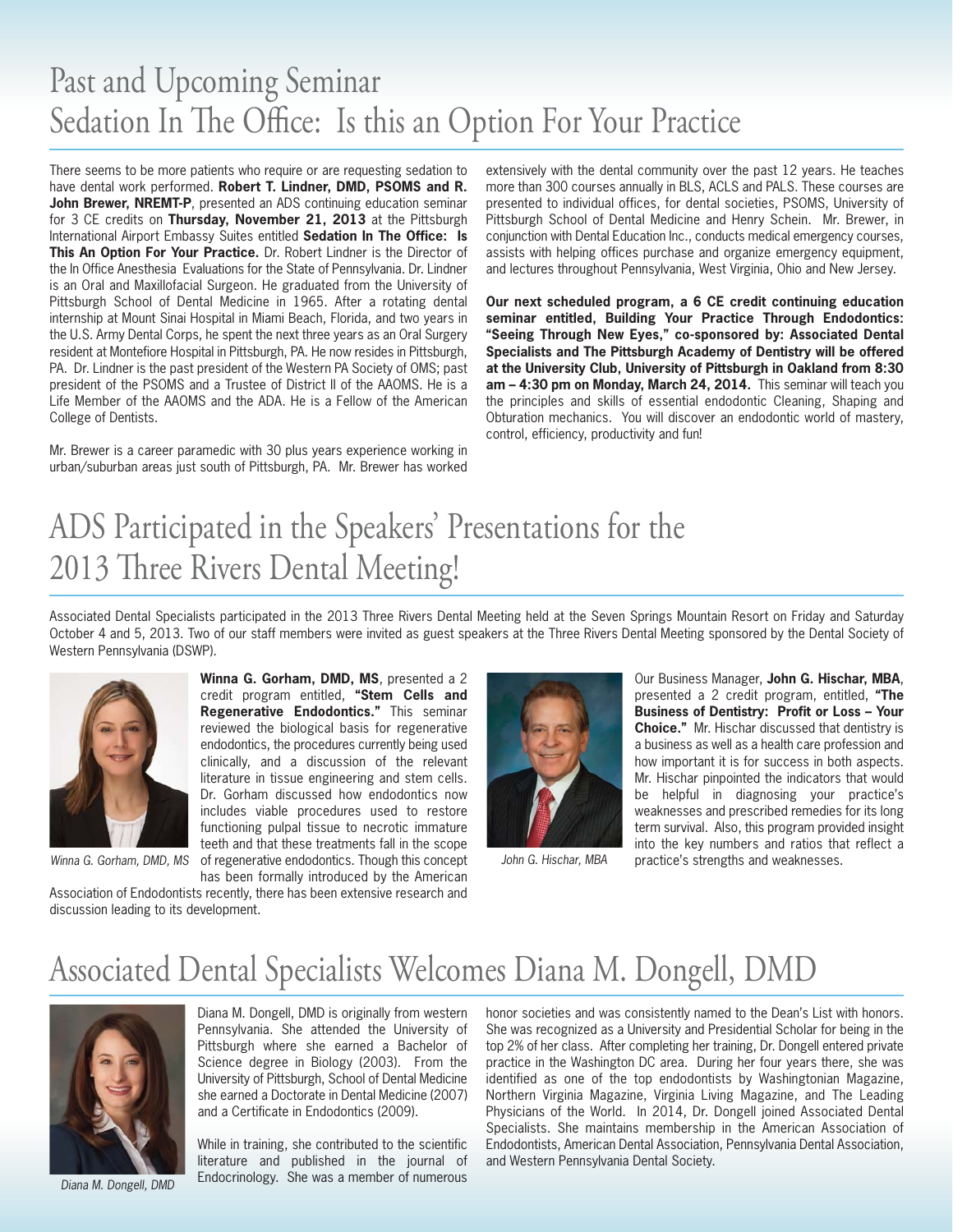### Office News... Meet ADS - Oakland



Pictured from left to right: Mary Beth Brannon, Richard S. Smith, DDS, Natasha DiMichele, Jen Kephart

In the heart of Oakland we have one of the best locations for Associated Dental Specialists with ladies and a doctor that have "a big heart" for our patients in this urban setting community! Meet the staff that welcomes patients from the city neighborhoods of Pittsburgh………Say hello to Dr. Richard Smith, Mary Beth Brannon, Jen Kephart, and Natasha DiMichele.

**Richard S. Smith, DDS** is a Pennsylvania native growing up in Chester County, Pennsylvania. He attended The Pennsylvania State University for his pre-doctoral studies graduating with a Bachelor of Science degree in Molecular and Cell Biology. In 1994, Dr. Smith received his D.D.S. degree graduating Cum Laude from the University of Colorado, Health Science Center, School of Dentistry.

Dr. Smith also served as a Lieutenant Commander in the United States Navy. In 1999, he received his Endodontic Specialty Certification from the Medical College of Georgia, School of Dentistry, Department of Endodontics. Dr. Smith has held faculty teaching positions at the School of Dentistry, Department of Endodontics at the following: The Medical College of Georgia, Marquette University and the University of Colorado, Health Science Center. He has contributed to dental literature with his research being published in the Journal of Endodontics. Dr. Smith has been an endodontist with Associated Dental Specialists since 2002. He maintains membership in the American Dental Association, Pennsylvania Dental Association, Western Pennsylvania Dental Society and the American Association of Endodontists.

Dr. Smith really enjoys working with the patients and staff. Dr. Smith stated that the Oakland ADS staff is very supportive to him and very caring with the patients. Dr. Smith is an avid hockey fan and enjoys playing golf as his personal favorite sport. Dr. Smith's wife Margaret is employed by the Pittsburgh City School District. She teaches second grade in the North Side.

**Mary Beth Brannon**, Office Coordinator, has worked the past 12 years for Associated Dental Specialists. Mary Beth graduated from Canevin High School and obtained her B.S. degree from Robert Morris University. In her early dental career she worked for Dr. Nikas during the week and worked for Associated Dental Specialists on Fridays and weekends. When Dr.

Nikas left the Pittsburgh area, Associated Dental Specialists offered Mary Beth a full time position. She presently works in the Oakland office during the week and works in the South Hills office on most Saturdays.

Mary Beth feels that Associated Dental Specialists is like family to her. "Everyone at Associated Dental Specialists has a caring relationship for each other and the patients. All of my co-workers are genuinely my friends. Not only do we support each other in our working relationship but it is reflective in the extra special care given to the patients by our staff members," said Mary Beth. Also, Mary Beth said that Dr. Smith is very flexible with changes in the schedule and is always willing to see emergencies.

Mary Beth is very close to her family. She has three sisters and one brother in the Pittsburgh area. She lives in Mt. Lebanon with her husband Tim and her cat Gizmo.

**Jen Kephart**, Dental Assistant, has worked at Associated Dental Specialists for 11 years. With Jen's great people skills she was able to direct her talents into becoming a well trained dental assistant for Associated Dental Specialists. She was trained in the South Hills office by Dawn Foltz, our lead trainer for new employees. Jen's professionalism and quickness to learn led her to a chairside position assisting Dr. Smith in the Oakland office.

"I have a feeling of fulfillment by the demands of the job. I enjoy making patients feel more comfortable and relaxed going through the process of getting a root canal. Also, everyone is very supportive at Associated Dental Specialists and we have developed a close relationship as colleagues," said Jen.

Jen lives with her husband Scott and their two children Hunter (14 years old) and Tanner (8 years old). Hunter is in the 9th grade and plays football. Tanner is in the 3rd grade and plays basketball. They both attend the Carlynton School District. Scott is a roofing estimator for Burns & Scalo Company. Jen and Scott have been married for 21 years.

**Natasha DiMichele**, Dental Assistant, has worked at Associated Dental Specialists for 5 years. She graduated from Bradford Business School as a dental assistant. Even though Natasha is based in Oakland, she loves traveling to our six different offices. "I really like the experience of working with all of the different doctors to see how they handle patients and to observe their different endodontic skills," said Natasha. She considers herself to be like the "traveling dental assistant!"

Natasha said that the staff at Associated Dental Specialists is like being with family. Everyone is very supportive, nice and is very open-minded about talking with you concerning any patients or staff issues. Natasha likes how all of the offices are very organized and the location of equipment is consistent in all seven Associated Dental Specialists offices. "This makes it extremely easy to be the traveling dental assistant," said Natasha!

Natasha graduated from Sto-Rocks High School. She has a long time boyfriend of 18 years by the name of Chuckie. Natasha presently lives in Sheridan. Natasha is very close to her family with many nieces and nephews.